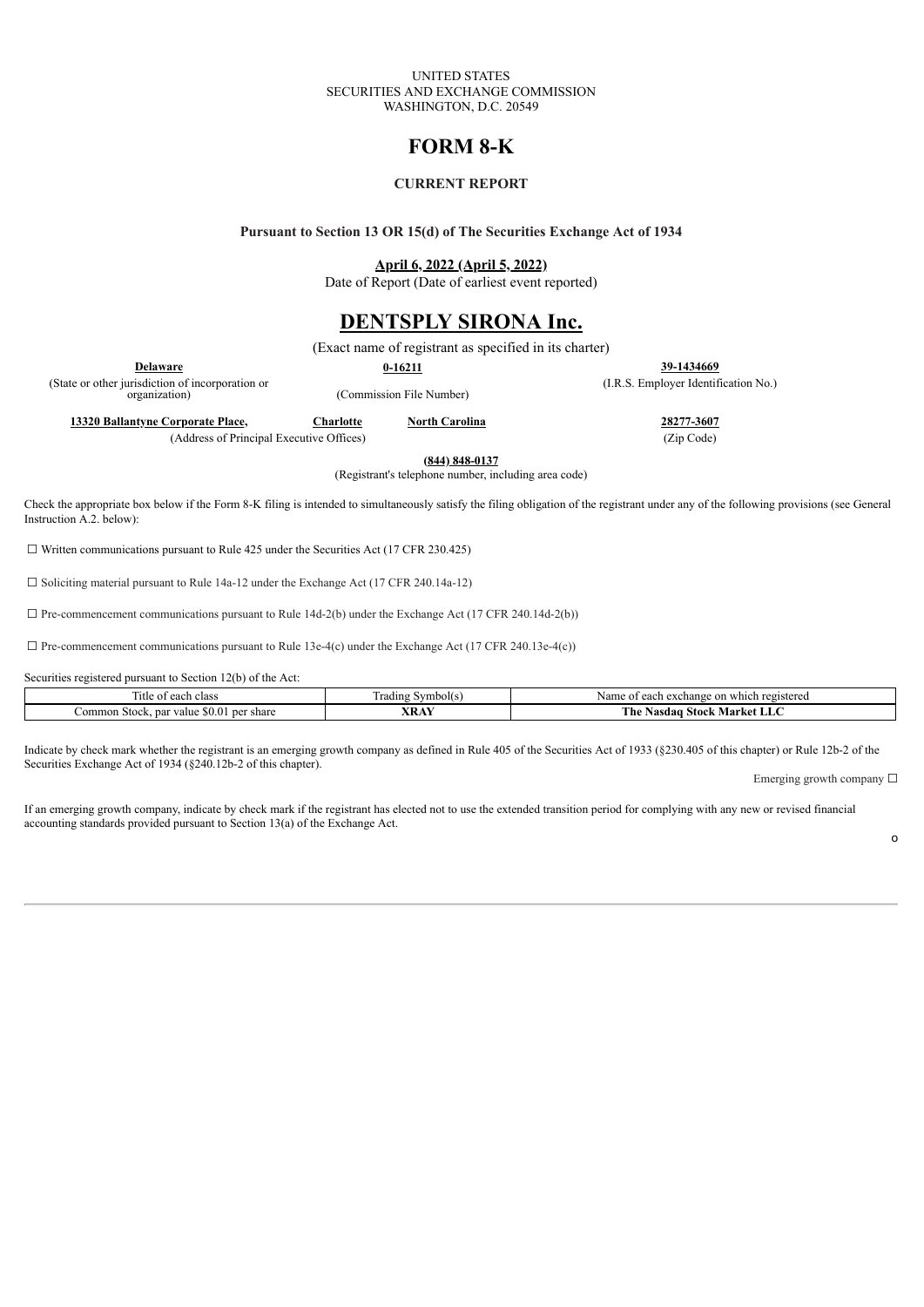#### Item 5.02 Departure of Directors or Certain Officers; Election of Directors; Appointment of Certain Officers; Compensatory Arrangements of Certain Officers.

Effective April 5, 2022, DENTSPLY SIRONA Inc. (the "Company") appointed Mr. John Groetelaars to the Board of Directors of the Company (the "Board") and expanded the size of the Board from eleven members to twelve members. The Board has determined that Mr. Groetelaars qualifies as an independent director for purposes of the rules of The Nasdaq Stock Market as well as applicable rules and regulations adopted by the Securities and Exchange Commission ("SEC"). There are no transactions, per Item 404(a) of Regulation S-K, between the Company and Mr. Groetelaars, his former employer, or any of his family members for the last fiscal year and the current fiscal year to date. Mr. Groetelaars will participate in the same compensation plans as the other non-employee members of the Board, as described under "Directors' Compensation" in the Company's preliminary proxy statement filed with the SEC on April 1, 2022 for its 2022 annual meeting of stockholders. Mr. Groetelaars' Committee assignments will be determined at a later date.

#### **Item 7.01 Regulation FD Disclosure.**

On April 6, 2022, the Company issued a press release announcing the appointment of Mr. Groetelaars. A copy of the press release is attached hereto as Exhibit 99.1 and incorporated herein by reference.

The information furnished in Items 7.01 and 9.01 to this Form 8-K, including Exhibit 99.1, shall not be deemed "filed" for purposes of Section 18 of the Securities Exchange Act of 1934, as amended (the "Exchange Act") or otherwise subject to the liabilities of that section, nor shall it be deemed incorporated by reference into any other filing under the Securities Act of 1933 or the Exchange Act, except as expressly set forth by specific reference in such a filing.

#### **Item 9.01 Financial Statements and Exhibits.**

(d) Exhibits:

Exhibit No. Description

[99.1](#page-3-0) DENTSPLY SIRONA Inc. press release, dated April 6, 2022 104 Cover Page Interactive Date File (embedded within the Inline XBRL Document)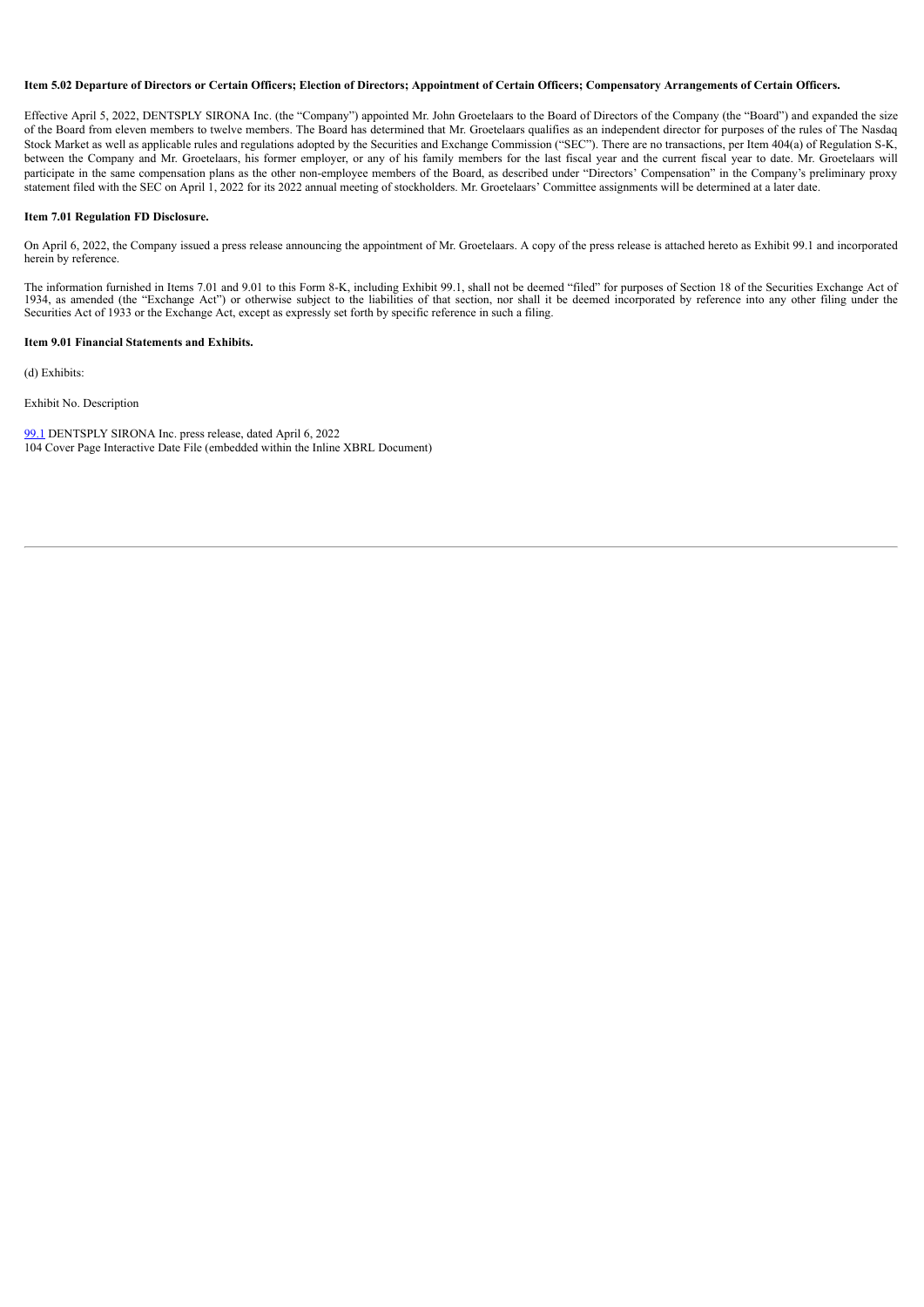#### **SIGNATURE**

Pursuant to the requirements of the Securities Exchange Act of 1934, the Company has duly caused this report to be signed on its behalf by the undersigned hereunto duly authorized.

DENTSPLY SIRONA Inc.

By: */s/ Cherée Johnson*

Cherée Johnson Executive Vice President - Chief Legal Officer, General Counsel and Secretary

Date: April 6, 2022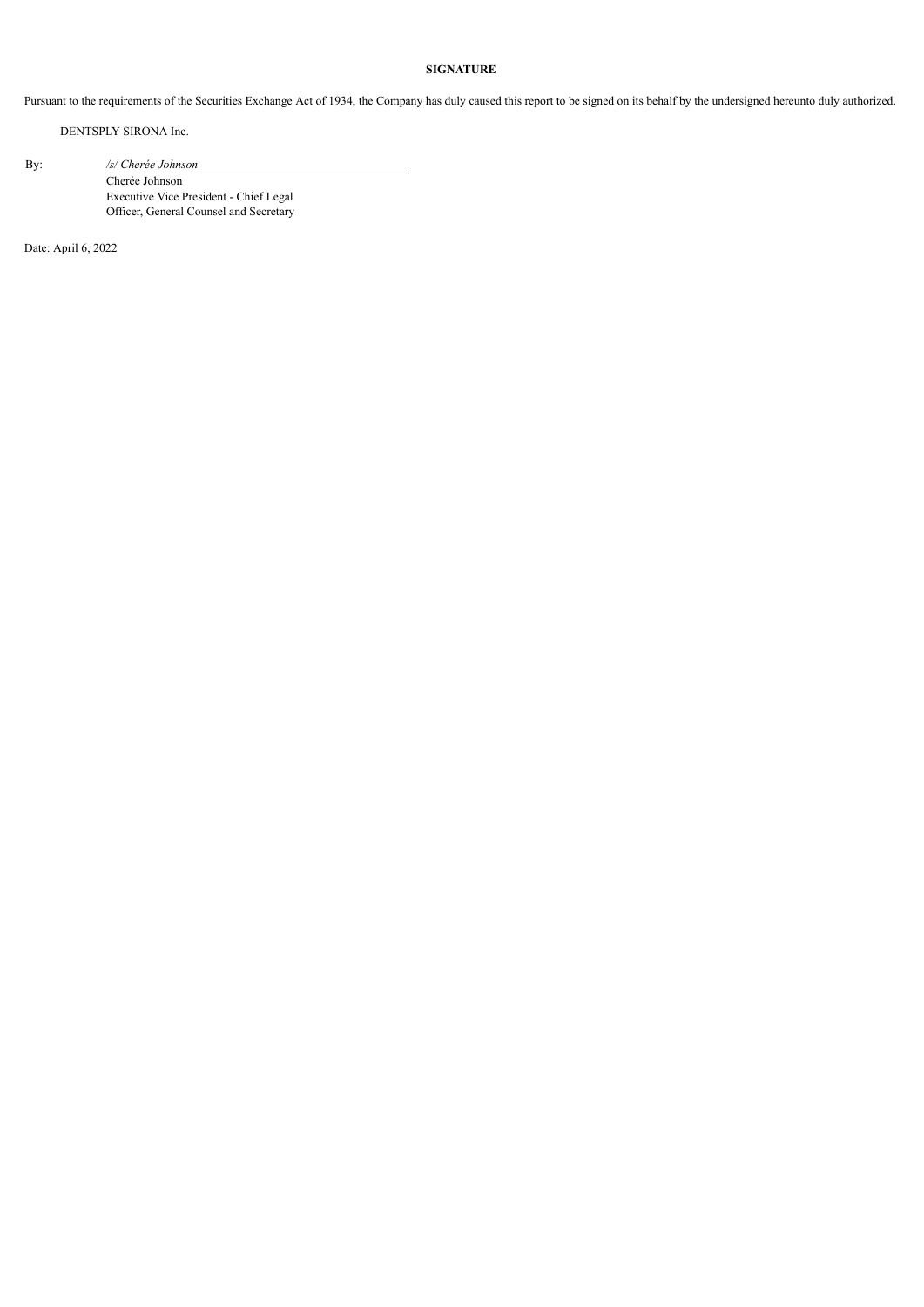## <span id="page-3-0"></span>**Press Release**



# Dentsply Sirona Announces Appointment of Mr. John P. Groetelaars as New Board Member

Dentsply Sirona, the world's largest manufacturer of professional dental products and technologies, today announced that Mr. John P. Groetelaars has been appointed to its Board of Directors.

Charlotte, NC. April 6, 2022. DENTSPLY SIRONA Inc. ("Dentsply Sirona") (Nasdaq: XRAY) today announced that Mr. John P. Groetelaars has been appointed to its Board of Directors (the "Board"), increasing the size of its Board from eleven to twelve members.

"We are pleased to welcome John Groetelaars to the Dentsply Sirona Board of Directors." said Eric K. Brandt, Non-Executive Chairman of the Board. "John brings more than 20 years of international experience, including as the former CEO of Hillrom. John's deep medical technology experience and leadership roles will be a valuable addition to our Board of Directors. We look forward to working with him as we continue to advance patient care through high-quality and innovative dental solutions."

Mr. John P. Groetelaars served as President, CEO and a Board member at Hillrom from May 2018 until the company's acquisition by Baxter International, Inc., in December 2021. At Hillrom, he had enterprise responsibility for a global healthcare technology company with \$3 billion in revenue and more than 10,000 employees. Mr. Groetelaars led a transformation of Hillrom's business, successfully articulating and launching a new connected-care strategy and vision, growing the portfolio through seven acquisitions and one divestiture, and driving record financial performance. In addition, he championed and actively led diversity, inclusion, equity and belonging initiatives across the company, which led to record levels of employee engagement, and external recognition from DiversityInc, Forbes and many other organizations. Prior to Hillrom, Mr. Groetelaars served as executive vice president and president of the Interventional Segment at Becton, Dickinson and Company, a medical technology company, since December 2017 following its acquisition of C.R. Bard Inc., a medical technology company, where his responsibilities included global strategic, financial, operational and innovation platforms. He previously served in a variety of progressive roles at C.R. Bard during his 10-year career there, including as a group president from 2015 to 2017. Mr. Groetelaars joined C.R. Bard in 2008 as vice president and general manager, Davol Inc., and was appointed president of Davol in 2009. In 2013, Mr. Groetelaars was promoted to group vice president and in 2015 he was promoted to group president, a position he held until C.R. Bard was acquired by Becton, Dickinson and Company in December 2017. Prior to joining C.R. Bard, Mr. Groetelaars held various international leadership positions in Canada, Denmark and the United Kingdom at Boston Scientific Corporation from 2001 until 2008. Prior to joining Boston Scientific, Mr. Groetelaars held positions in general management, marketing, business

**Press Contact** 

About Dentsply Sirona: Dentsply Sirona is the world's largest manufacturer of professional dental products and technologies, with over a century of innovation and service to the dental industry and patients worldwide. Dentsply Sirona develops, manufactures, and markets a comprehensive solutions offering including dental and oral health products as well as other consumable medical devices under a strong portfolio of world class brands. Dentsply Sirona's products provide innovative, high-quality and effective solutions to advance patient care and deliver better and safer dental care. Dentsply Sirona's headquarter is located in Charlotte, North Carolina. The company's shares are listed in the United States on NASDAQ under the symbol XRAY.

Visit www.dentsplysirona.com for more information about Dentsply Sirona and its products.

Registered brands, trade names and logos are used. Even in particular cases, when they appear without their trademark, all corresponding legal rules and provisions apply. Clinicians may have been compensated for use of their experiences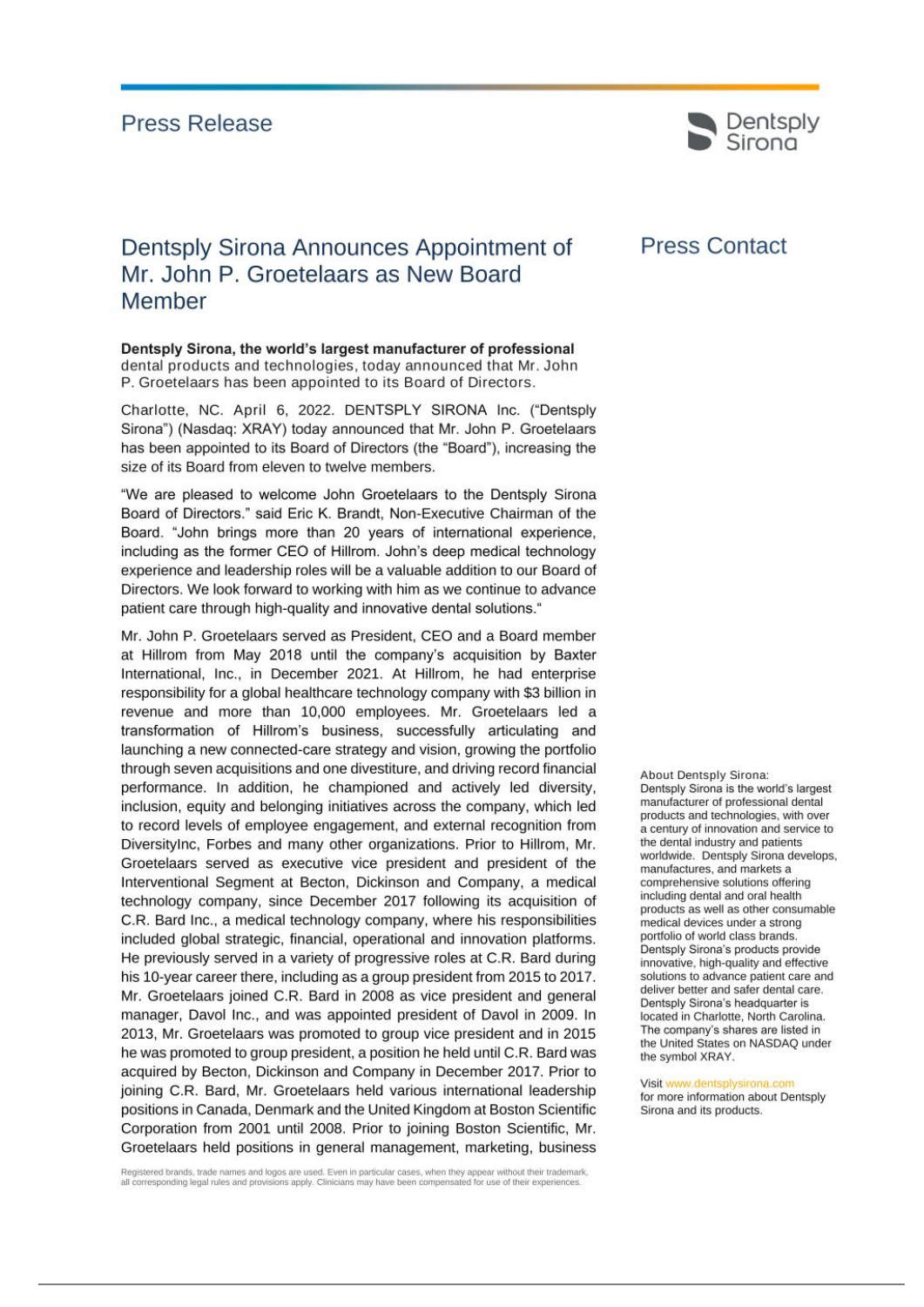Seite 2/2

development and sales with Guidant Corporation and with Eli Lilly. He currently serves as a director of the AdvaMed board and is a member of The Economic Club of Chicago.

**IMAGES** 

are available at > Download